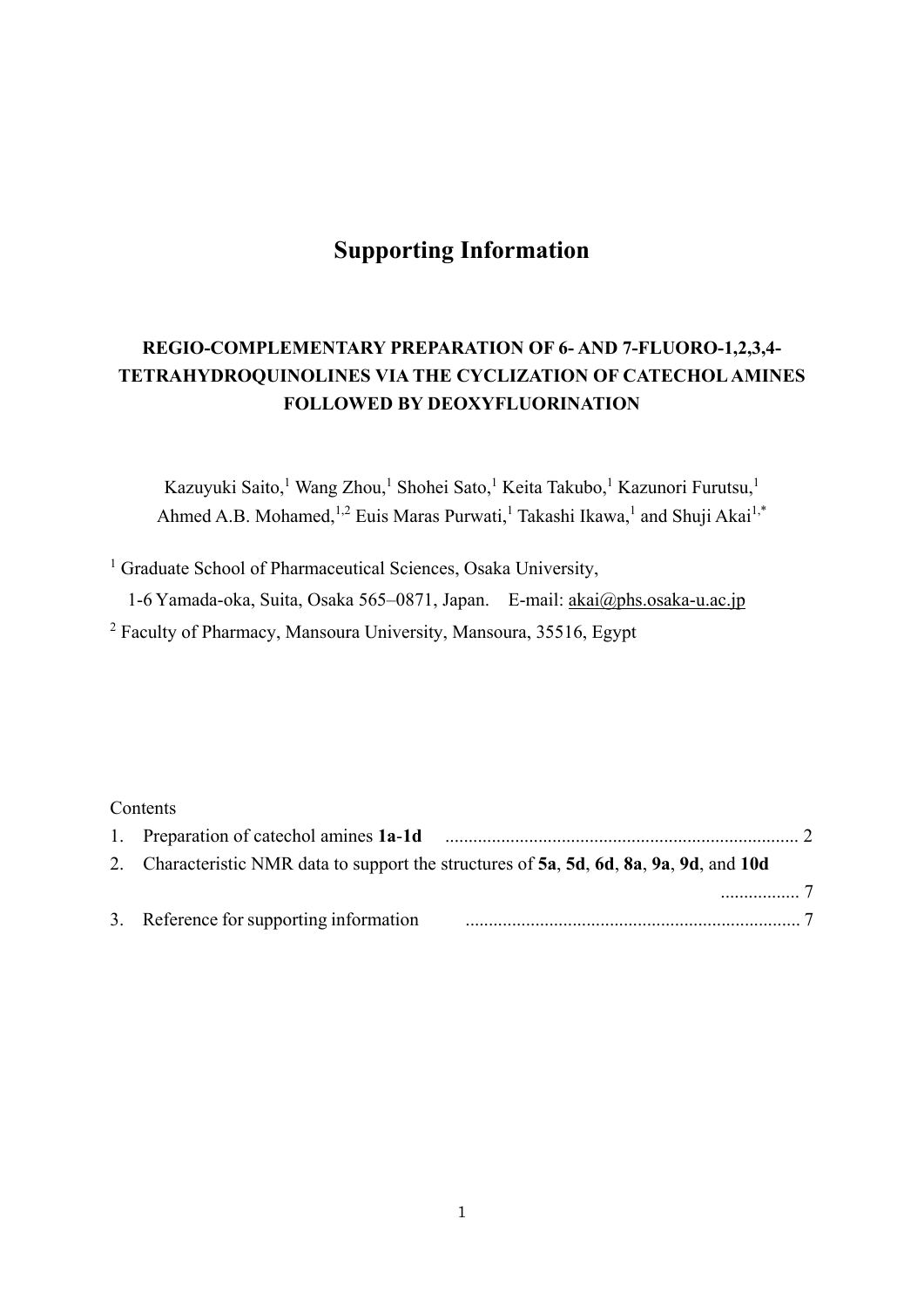#### **1. Preparation of catechol amines 1a-1d**



#### **Methyl 3-(3,4-dihydroxyphenyl)propanoate (S2)**

Under argon atmosphere, SOCl<sub>2</sub> (10.0 mL, 139 mmol) was dropwise added to a solution of caffeic acid (**S1**) (25 g, 139 mmol) in MeOH (0.14 L) at ambient temperature. The reaction mixture was stirred at 60 °C for 2.5 h and concentrated in vaccuo. EtOAc (0.10 L) and saturated aqueous NaHCO3 (0.10 L) were added to the residue, and the layers were separated with a separating funnel. The aqueous layer was extracted with EtOAc (100 mL x 3). The combined organic layers were dried over MgSO4, filtered, and concentrated in vacuo to give **S2** (28.6 g), which was directly used in the next step. <sup>1</sup>H NMR (500 MHz, CDCl<sub>3</sub>)  $\delta$  3.79 (s, 3H), 5.55 (s, 1H), 5.66 (s, 1H), 6.26 (d, *J* = 16.0 Hz, 1H), 6.87 (d, *J* = 8.5 Hz, 1H), 7.01 (dd, *J* = 8.5, 1.5 Hz, 1H), 7.07 (d, *J* = 1.5 Hz, 1H), 7.58 (d, *J* = 16.0 Hz, 1H).

#### **Methyl 3-(3,4-bis(benzyloxy)phenyl)propanoate (S3)**

Under argon atmosphere, 10% Pd/C (1.4 g, 5% w/w) was added to a solution of crude **S2** (28.6 g) in MeOH (0.14 L) at ambient temperature. Argon atmosphere was replaced by hydrogen gas in a balloon, and the reaction mixture was stirred at the same temperature for 12 h. The reaction mixture was filtered through a Celite pad, and the filtrate was concentrated in vacuo. The residue was filthered through a short pad of silica gel, and the filtrate was concentrated in vacuo to give **methyl 3-(3,4-dihydroxyphenyl)propanoate** (29.4 g), which was directly used in the next step. <sup>1</sup>H NMR (400 MHz, CDCl<sub>3</sub>) δ 2.59 (t, *J* = 7.5 Hz, 2H), 2.78-2.90 (m, 2H), 3.67 (s, 3H), 5.65 (s, 2H), 6.60 (dd, *J* = 8.0, 2.0 Hz, 1H), 6.70 (d, *J* = 2.0 Hz, 1H), 6.76 (d, *J* = 8.0 Hz, 1H).

To a solution of crude methyl 3-(3,4-dihydroxyphenyl)propanoate (29.4 g) in DMF (0.20 L) were added KI (69 g, 0.42 mol), K<sub>2</sub>CO<sub>3</sub> (58 g, 0.42 mol), and benzyl bromide (41 mL, 0.35 mol), and the mixture was stirred at 70 °C under argon atmosphere overnight. Water (0.20 L) was added, and the reaction mixture was stirred at the same temperature for 1.5 h. After cooling to room temperature, ice-cold Et<sub>2</sub>O  $(0.20 \text{ L})$  was added to the mixture, and the layers were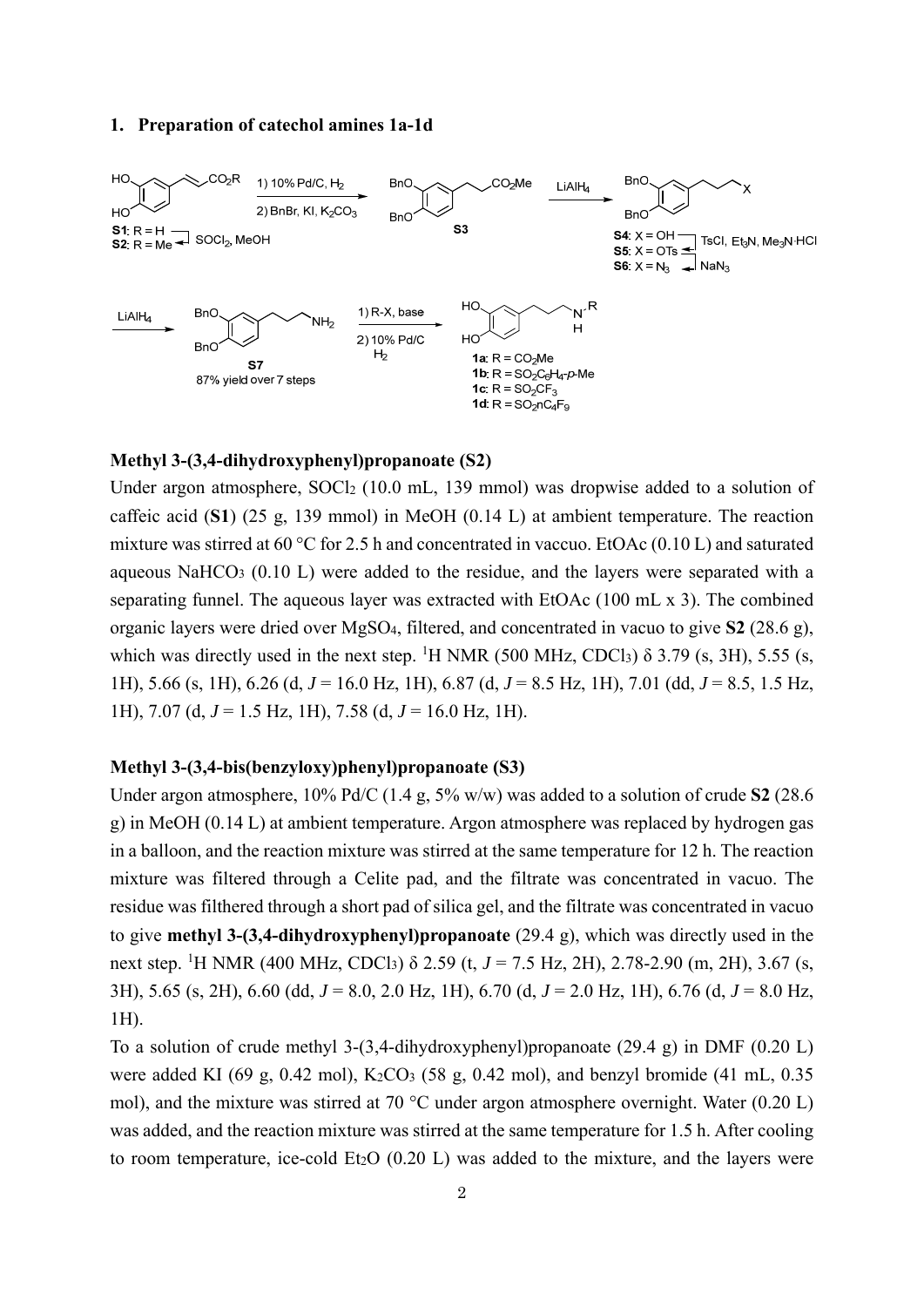separated. The aqueous layer was extracted with ice-cold Et<sub>2</sub>O (0.20 L x 3), and the combined organic layers were dried over MgSO4, filtered, and concentrated in vacuo. The residue was filtered through a short pad of silica gel to give **S3** (46 g). <sup>1</sup>H NMR (400 MHz, CDCl<sub>3</sub>)  $\delta$  2.56 (t, *J* = 8.0 Hz, 2H), 2.84 (t, *J* = 8.0 Hz, 2H), 3.65 (s, 3H), 5.13 (s, 2H), 5.14 (s, 2H), 6.70 (dd, *J* = 8.0, 2.0 Hz, 1H), 6.80 (d, *J* = 2.0 Hz, 1H), 6.85 (d, *J* = 8.0 Hz, 1H), 7.27–7.40 (m, 6H), 7.41– 7.49 (m, 4H).

## **3-(3,4-Bis(benzyloxy)phenyl)propan-1-ol (S4)**

To a flame dried flask, LiAlH4 (4.8 g, 0.126 mmol) and dry THF (0.30 L) were added under argon atmosphere, and the mixture was cooled to 0 °C, to which a solution of **S3** (46 g) in THF (0.30 L) was added through a cannular. The reaction mixture was stirred at  $0^{\circ}$ C for 3.5 h, and H<sub>2</sub>O (4.8 mL), 15% NaOH (4.8 mL), and H<sub>2</sub>O (9.6 mL) were added in this order at 0 °C. Then, Et<sub>2</sub>O (0.30 L) was added, and the reaction mixture was stirred for 15 min and filtered through a Celite pad. The filtrate was concentrated in vacuo, and the residue was purified through a short pad of silica gel (hexane/EtOAc = 3:1) to give **S4** (46 g, 95% overall yield from **S1**). A white solid, mp 35–37 °C (reported as a colorless oil<sup>1</sup>). <sup>1</sup>H NMR (400 MHz, CDCl<sub>3</sub>)  $\delta$  1.73– 1.94 (m, 2H), 2.60 (t, *J* = 7.5 Hz, 2H), 3.60 (t, *J* = 6.5 Hz, 2H), 5.13 (s, 2H), 5.16 (s, 2H), 6.71 (dd, *J* = 8.0, 2.0 Hz, 1H), 6.79 (d, *J* = 2.0 Hz, 1H), 6.86 (d, *J* = 8.0 Hz, 1H), 7.27–7.41 (m, 7H), 7.41–7.53 (m, 4H). These  ${}^{1}$ H NMR data are in good agreement with those reported.<sup>1</sup> HRMS (MALDI):  $m/z$  calcd for C<sub>23</sub>H<sub>24</sub>O<sub>3</sub> [M]<sup>+</sup>: 348.1720, found: 348.1717.

#### **3-(3,4-Bis(benzyloxy)phenyl)propyl 4-methylbenzenesulfonate (S5)**

Under argon atmosphere, Et<sub>3</sub>N (21 mL, 0.151 mol), Me<sub>3</sub>N $\cdot$ HCl (3.6 g, 38 mmol) and TsCl (30 g,  $0.151$  mol) were added to an ice-cold solution of  $9(46$  g,  $0.132$  mol) in CH<sub>2</sub>Cl<sub>2</sub>( $0.25$  L). The reaction mixture was stirred at ambient temperature for 4 h. Then, saturated aqueous NaHCO<sub>3</sub> (0.20 L) was added, and the mixture was stirred for another 2 h. The layers were separated, and the aqueous layer was extracted with  $CH_2Cl_2$  (0.20 L x 3). The combined organic layers were dried over MgSO4, filtered, and concentrated in vacuo. The residue was purified through a short pad of silica gel to give S5 (60 g), which was directly used in the next step. <sup>1</sup>H NMR (400 MHz, CDCl3) δ 1.85–1.92 (m, 2H), 2.44 (s, 3H), 2.55 (t, *J* = 7.5 Hz, 2H), 3.99 (t, *J* = 6.0 Hz, 2H), 5.12 (s, 4H), 6.57 (dd, *J* = 8.0, 2.5 Hz, 1H), 6.72 (d, *J* = 2.5 Hz, 1H), 6.81 (d, *J* = 8.0 Hz, 1H), 7.27–7.40 (m, 8H), 7.40–7.51 (m, 4H), 7.78 (d, *J* = 8.0 Hz, 2H).

#### **3-(3,4-Bis(benzyloxy)phenyl)propyl azide (S6)**

NaN3 (23 g, 0.36 mol) and water (30 mL) were added to a solution of crude **S5** (60 g) in DMF (0.20 L), and the mixture was stirred at 70 °C for 4 h. Ice-cold water (0.20 L) and Et<sub>2</sub>O (0.20 L) were added, and the layers were separated. The aqueous layer was extracted with ice-cold Et<sub>2</sub>O (0.20 L x 3). The combined organic layers were dried over MgSO<sub>4</sub>, filtered, and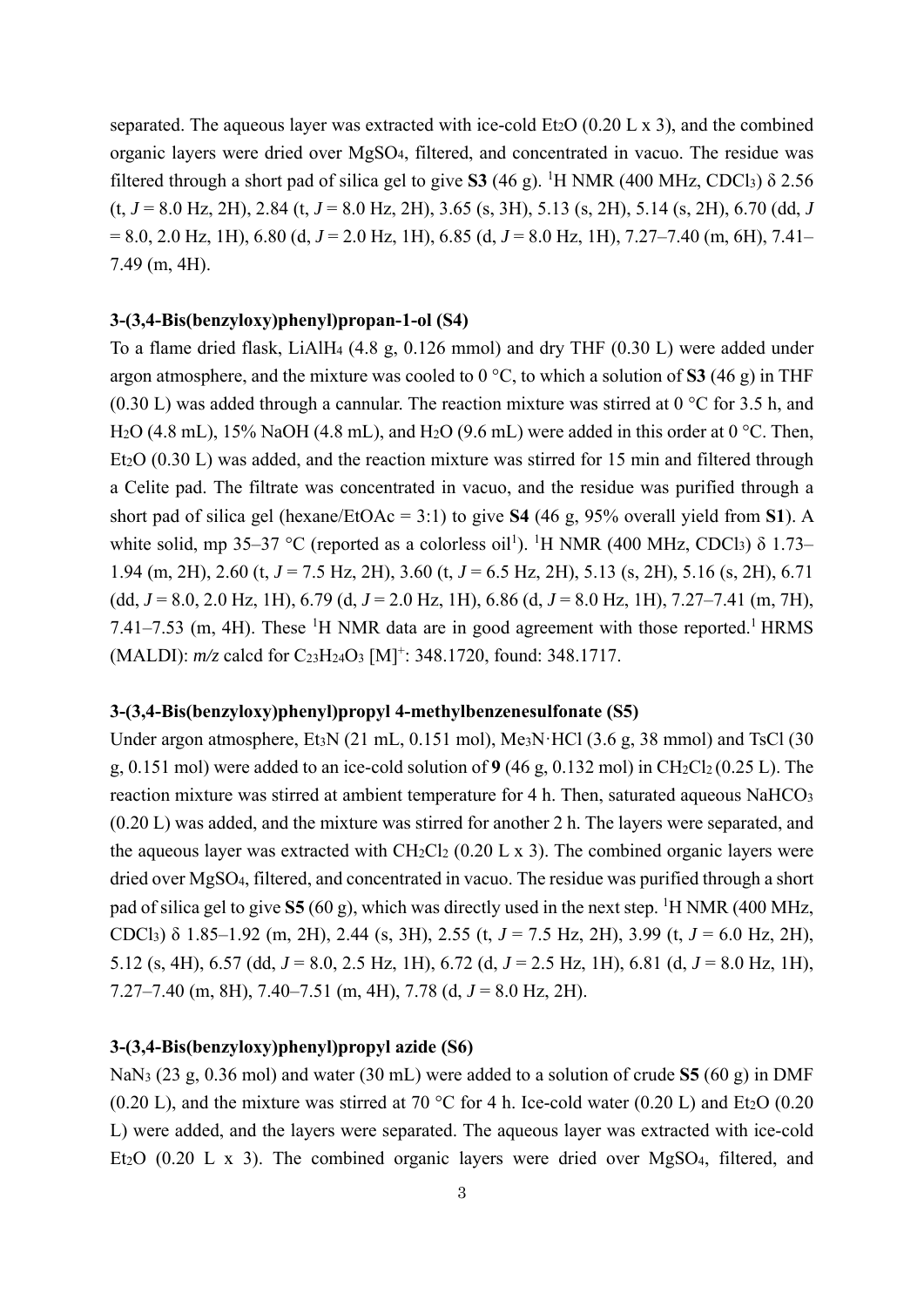concentrated in vacuo. The residue was purified through a short pad of silica gel to give **S6** (45 g), which was directly used in the next step. <sup>1</sup>H NMR (400 MHz, CDCl<sub>3</sub>)  $\delta$  1.77–1.92 (m, 2H), 2.60 (t, *J* = 7.5 Hz, 2H), 3.21 (t, *J* = 7.5 Hz, 2H), 5.14 (s, 2H), 5.16 (s, 2H), 6.69 (dd, *J* = 8.0, 2.0 Hz, 1H), 6.77 (d, *J* = 2.0 Hz, 1H), 6.87 (d, *J* = 8.0 Hz, 1H), 7.27–7.41 (m, 6H), 7.41–7.52 (m, 4H).

#### **3-(3,4-Bis(benzyloxy)phenyl)propan-1-amine (S7)**

To a flame dried flask, LiAlH4 (4.4 g, 0.117 mol) and dry THF (0.50 L) were added under argon atmosphere, and the mixture was cooled to 0 °C. A solution of crude **S6** (44 g, 117 mmol) in THF (0.30 L) was added through a cannula. The reaction mixture was stirred at 0  $\degree$ C for 3.5 h and worked up as mentioned in the preparation of **S4** to give **S7** (42 g, 91% overall yield from **S4**). A white solid, mp 38–40 °C (reported as a yellowish oil<sup>1</sup>). <sup>1</sup>H NMR (500 MHz, CDCl<sub>3</sub>)  $\delta$ 1.70 (quint, *J* = 7.5 Hz, 2H), 2.55 (t, *J* = 7.5 Hz, 2H), 2.67 (t, *J* = 7.5 Hz, 2H), 5.13 (s, 2H), 5.15 (s, 2H), 6.69 (dd, *J* = 8.0, 2.0 Hz, 1H), 6.78 (d, *J* = 2.0 Hz, 1H), 6.85 (d, *J* = 8.0 Hz, 1H), 7.30– 7.37 (m, 6 H), 7.43–7.45 (m, 4H). 13C NMR (125 MHz, CDCl3) δ 32.7, 35.3, 41.7, 71.4, 71.6, 115.4, 115.7, 121.2, 127.4, 127.76, 127.78, 128.5, 135.7, 137.5, 137.6, 147.2, 148.9. These NMR data are in good agreement with those reported.<sup>1</sup> HRMS (MALDI):  $m/z$  calcd for  $C_{23}H_{26}NO_2$  [M+H]<sup>+</sup>: 348.1959, found: 348.1958.

## *N***-(3-(3,4-Dihydroxyphenyl)propyl)-4-methylbenzenesulfonamide (1b)**

Under argon atmosphere, Et3N (0.020 mL, 0.14 mmol) and TsCl (26 mg, 0.13 mmol) were added to an ice-cold solution of  $S7$  (42 mg, 0.121 mmol) in CH<sub>2</sub>Cl<sub>2</sub> (1.2 mL). The reaction mixture was stirred at ambient temperature for 2 h, and aqueous NaHCO<sub>3</sub> (3 mL) was added. The layers were separated, and the aqueous layer was extracted with  $CH_2Cl_2$  (5 mL x 3). The combined organic layers were dried over MgSO4, filtered, and concentrated in vacuo. The residue was purified by flash column chromatography of silica gel (EtOAc/hexane = 1:3) to give *N***-(3-(3,4-bis(benzyloxy)phenyl)propyl)-4-methylbenzenesulfonamide** (37 mg, 60% yield). A white solid, mp 70–72 °C. <sup>1</sup>H NMR (400 MHz, CDCl<sub>3</sub>)  $\delta$  1.71 (quint, *J* = 7.0 Hz, 2H), 2.41 (s, 3H), 2.50 (t, *J* = 7.0 Hz, 2H), 2.90 (q, *J* = 7.0 Hz, 2H), 5.12 (s, 2H), 5.13 (s, 2H), 6.58 (dd, *J* = 8.0, 2.0 Hz, 1H), 6.71 (d, *J* = 2.0 Hz, 1H), 6.82 (d, *J* = 8.0 Hz, 1H), 7.27–7.40 (m, 8H), 7.44 (d, *J* = 8.0 Hz, 4H), 7.70 (br d, *J* = 8.0 Hz, 2H). 13C NMR (100 MHz, CDCl3) δ 21.6, 31.3, 32.2, 42.6, 71.4, 71.6, 115.4, 115.6, 121.2, 127.2, 127.4, 127.9, 128.6, 129.8, 134.3, 137.0, 137.5, 147.4, 149.0. IR (neat): 1511 cm–1. HRMS (MALDI): *m/z* calcd for C30H31NO4NaS  $[M+Na]$ <sup>+</sup>: 524.1866, found: 524.1866.

Under argon atmosphere, 10% Pd/C (0.16 g, 10% w/w) was added to a solution of *N*-(3-(3,4 bis(benzyloxy)phenyl)propyl)-4-methylbenzenesulfonamide (1.6 g, 3.1 mmol) in a mixture of MeOH (15 mL) and EtOAc (15 mL). Argon atmosphere was replaced by hydrogen gas in a balloon, and the reaction mixture was stirred at the ambient temperature overnight. The reaction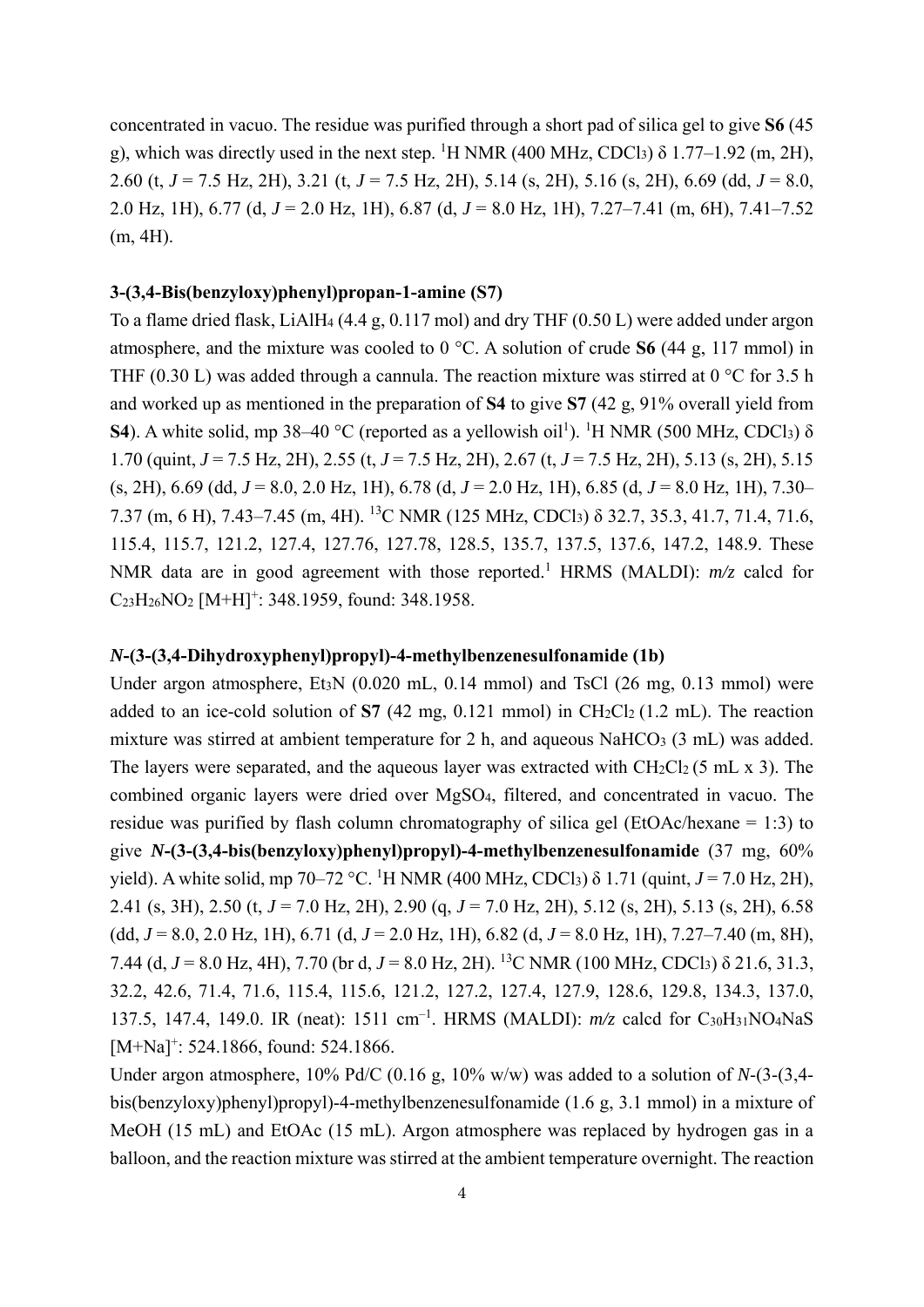mixture was filtered through a Celite pad, and a filtrate was concentrated in vacuo. The residue was purified through a short pad of silica gel to give 1b (0.98 g, 99%). A colorless oil. <sup>1</sup>H NMR (400 MHz, CDCl3) δ 1.74 (quint, 2H), 2.43 (s, 3H), 2.49 (t, *J* = 7.0 Hz, 2H), 2.92 (t, *J* = 6.5 Hz, 2H), 4.50 (br s, 1H), 5.31 (br s, 1H), 5.67 (br s, 1H), 6.51 (dd, *J* = 8.0, 2.0 Hz, 1H), 6.65 (d, *J* = 2.0 Hz, 1H), 6.75 (d, *J* = 8.0 Hz, 1H), 7.30 (d, *J* = 8.0 Hz, 2H), 7.71 (d, *J* = 8.0 Hz, 2H). 13C NMR (125 MHz, CDCl<sub>3</sub>) δ 21.7, 31.1, 31.9, 42.6, 115.5, 115.7, 120.8, 127.2, 129.9, 133.8, 136.6, 142.1, 143.7, 143.8. IR (neat): 3409, 3303 cm–1. HRMS (MALDI): *m/z* calcd for  $C_{16}H_{20}NO_4S$  [M+H]<sup>+</sup>: 322.1108, found: 322.1108.

## **Methyl (3-(3,4-dihydroxyphenyl)propyl)carbamate (1a)**

Similarly to the preparation of **1b**, a mixture of **S7** (3.0 g, 8.6 mmol), ClCO2Me (0.80 mL, 10.4 mmol), and Et<sub>3</sub>N (1.7 mL, 12.1 mmol) were stirred at ambient temperature for 2 h to give **methyl (3-(3,4-bis(benzyloxy)phenyl)propyl)carbamate** (3.7 g), which was directly used in the next step. <sup>1</sup>H NMR (400 MHz, CDCl<sub>3</sub>)  $\delta$  1.66–1.84 (m, 2H), 2.53 (t, *J* = 7.5 Hz, 2H), 3.14 (q, *J* = 6.5 Hz, 2H), 3.66 (s, 3H), 4.60 (s, 1H), 5.13 (s, 2H), 5.15 (s, 2H), 6.68 (dd, *J* = 8.0, 1.5 Hz, 1H), 6.76 (d, *J* = 1.5 Hz, 1H), 6.85 (d, *J* = 8.0 Hz, 1H), 7.27–7.40 (m, 6H), 7.41–7.48 (m, 4H).

Similarly to the preparation of **1b**, methyl (3-(3,4-bis(benzyloxy)phenyl)propyl)carbamate (3.7 g) was converted into  $1a(1.9 g, >99\%$  overall yield from S7). A pale yellow oil. <sup>1</sup>H NMR (500 MHz, CDCl3) δ 1.63–1.86 (m, 2H), 2.49 (t, *J* = 7.5 Hz, 2H), 3.16 (q, *J* = 7.0 Hz, 2H), 3.67 (s, 3H), 4.86 (s, 1H), 6.34 (s, 2H), 6.55 (dd, *J* = 8.0, 2.0 Hz, 1H), 6.68 (d, *J* = 2.0 Hz, 1H), 6.77 (d, *J* = 8.0 Hz, 1H). 13C NMR (125 MHz, CDCl3) δ 31.6, 32.3, 40.7, 52.5, 115.4, 115.5, 120.6, 134.0, 142.2, 143.9, 157.8. IR (neat): 3346, 1742 cm–1. HRMS (MALDI): *m/z* calcd for  $C_{11}H_{16}NO4$  [M+H]<sup>+</sup>: 226.1074, found: 226.1074.

#### *N***-(3-(3,4-Dihydroxyphenyl)propyl)trifluoromethanesulfonamide (1c)**

Similarly to the preparation of **1b**, a mixture of **S7** (0.50 g, 1.4 mmol), trifluoromethanesulfonic anhydride (0.31 mL, 1.9 mmol), and Et<sub>3</sub>N (0.40 mL) was stirred at  $-78$  °C for 20 min to give *N***-(3-(3,4-bis(benzyloxy)phenyl)propyl)trifluoromethanesulfonamide** (0.60 g, 87% yield). A colorless oil. <sup>1</sup>H NMR (400 MHz, CDCl<sub>3</sub>) δ 1.79–1.90 (m, 2H), 2.58 (t, *J* = 7.5 Hz, 2H), 3.22 (q, *J* = 6.5 Hz, 2H), 5.14 (s, 2H), 5.16 (s, 2H), 6.66 (dd, *J* = 8.0, 2.0 Hz, 1H), 6.73 (d, *J* = 2.0 Hz, 1H), 6.86 (d, J = 8.0 Hz, 1H), 7.28–7.39 (m, 6H), 7.43–7.45 (m, 4H). <sup>19</sup>F NMR (376 MHz, CDCl<sub>3</sub>)  $\delta$  –80.5 (s, 3F).

Similarly to the preparation of 1b, *N*-(3-(3,4-bis(benzyloxy)phenyl)propyl)trifluoromethanesulfonamide (0.60 g, 1.3 mmol) was converted into **1c** (0.35 g, 93% yield). A white solid, mp 87–90 °C. <sup>1</sup> H NMR (400 MHz, CDCl3) δ 1.83–1.98 (m, 2H), 2.59 (t, *J* = 7.5 Hz, 2H), 3.31 (q, *J* = 6.5 Hz, 2H), 4.70 (br s, 1H), 5.04 (br s, 1H), 5.21 (br s, 1H), 6.60 (dd, *J* = 8.0, 2.0 Hz, 1H), 6.70 (d, *J* = 2.0 Hz, 1H), 6.79 (d, *J* = 8.0 Hz, 1H). 13C NMR (100 MHz, CDCl3) δ 31.78, 31.80,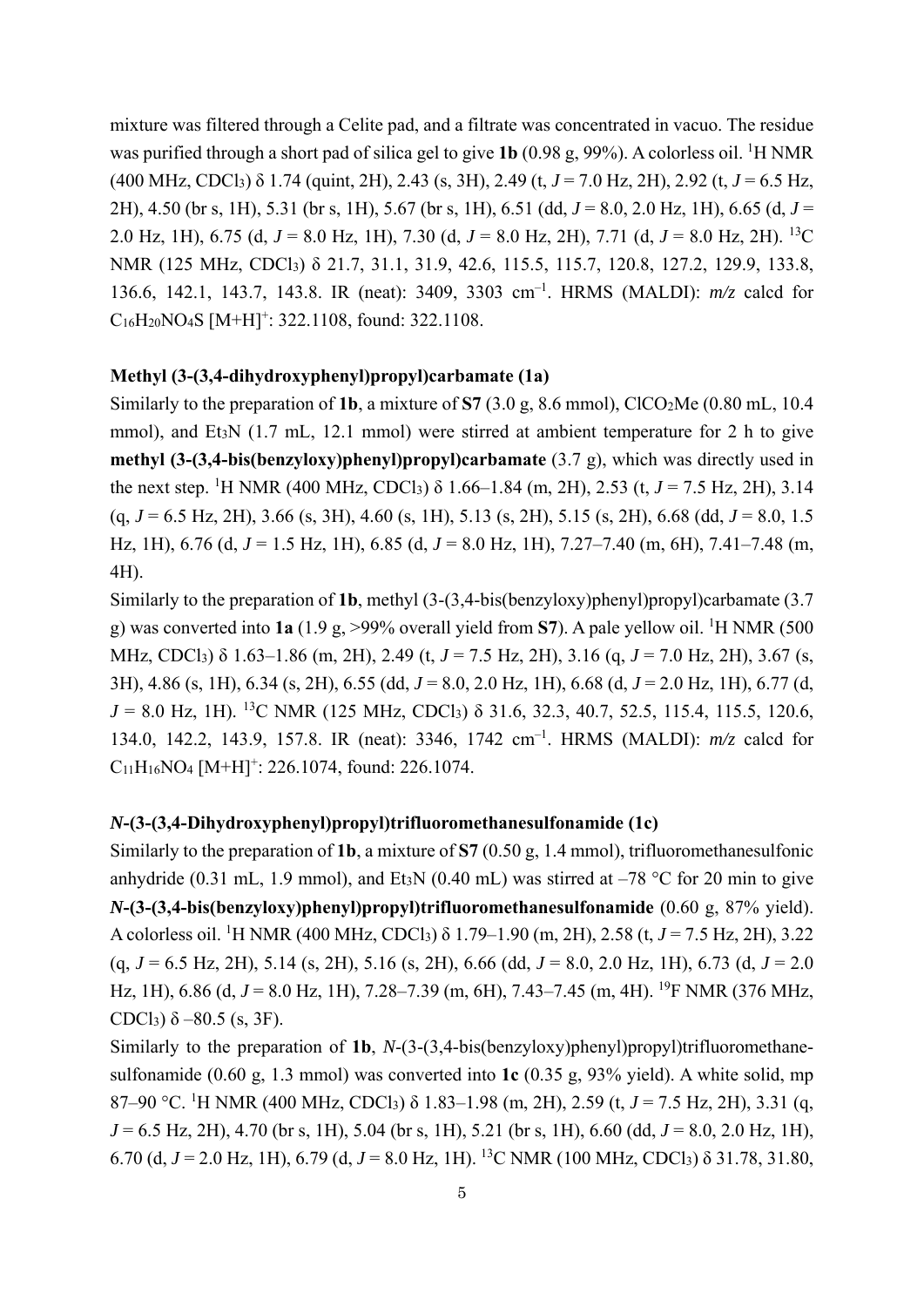44.0, 115.5, 115.7, 119.7 (q, *J* = 319 Hz), 120.9, 133.5, 142.0, 143.7. 19F NMR (376 MHz, CDCl3) δ –80.5 (s, 3F). IR (CHCl3): 3492, 3307 cm–1. HRMS (MALDI): *m/z* calcd for C<sub>10</sub>H<sub>12</sub>NO<sub>4</sub>F<sub>3</sub>NaS [M+Na]<sup>+</sup>: 322.0331, found: 322.0330.

## *N***-(3-(3,4-Dihydroxyphenyl)propyl)nonafluorobutanesulfonamide (1d)**

Similarly to the preparation of **1b**, a mixture of **S7** (3.0 g, 8.6 mmol), nonafluorobutanesolfonyl fluoride (3.0 mL, 17.3 mmol) and  $K_2CO_3$  (4.8 g, 34 mmol) in DMF (40 mL) were stirred at ambient temperature for 1.5 h to give *N***-(3-(3,4-bis(benzyloxy)phenyl)propyl)nonafluorobutanesulfonamide** (3.0 g, 55% yield). A colorless oil. <sup>1</sup>H NMR (500 MHz, CDCl<sub>3</sub>) δ 1.82– 1.91 (m, 2H), 2.58 (t, *J* = 7.5 Hz, 2H), 3.28 (q, *J* = 6.5 Hz, 2H), 5.14 (s, 2H), 5.16 (s, 2H), 6.67 (dd, *J* = 8.5, 2.0 Hz, 1H), 6.74 (d, *J* = 2.0 Hz, 1H), 6.87 (d, *J* = 8.5 Hz, 1H), 7.28–7.38 (m, 6H), 7.43–7.46 (m, 4H). <sup>19</sup>F NMR (470 MHz, CDCl<sub>3</sub>)  $\delta$  –125.8 (br, 2F), –121.1 (br, 2F), –112.3 (br, 2F), –80.6 (br, 3F).

Similarly to the preparation of **1b**, *N*-(3-(3,4-bis(benzyloxy)phenyl)propyl)nonafluorobutanesulfonamide (3.0 g, 4.8 mmol) was converted into **1d** (1.9 g, 88% yield). A white solid, mp 104–106 °C. <sup>1</sup> H NMR (400 MHz, CDCl3) δ 1.84–1.98 (m, 2H), 2.59 (t, *J* = 7.5 Hz, 2H), 3.35 (q, *J* = 6.5 Hz, 2H), 4.91 (br s, 1H), 5.19 (br s, 2H), 6.61 (dd, *J* = 8.0, 2.5 Hz, 1H), 6.70 (d, *J* = 2.5 Hz, 1H), 6.79 (d, *J* = 8.0 Hz, 1H). 13C NMR (100 MHz, CDCl3) δ 32.0, 32.1, 44.5, 115.5, 115.7, 120.8, 133.5, 142.0, 143.9. 19F NMR (376 MHz, CDCl3) δ -129.2– -129.1 (m, 2F), - 124.6 – -124.4 (m, 2F), -115.7 (br t, *J* = 13.0 Hz, 2F), –83.9 (br t, *J* = 10.0 Hz, 3F). IR (neat): 3306 cm–1. HRMS (MALDI): *m/z* calcd for C13H12NO4F9NaS [M+Na]+: 472.0236, found: 472.0239.